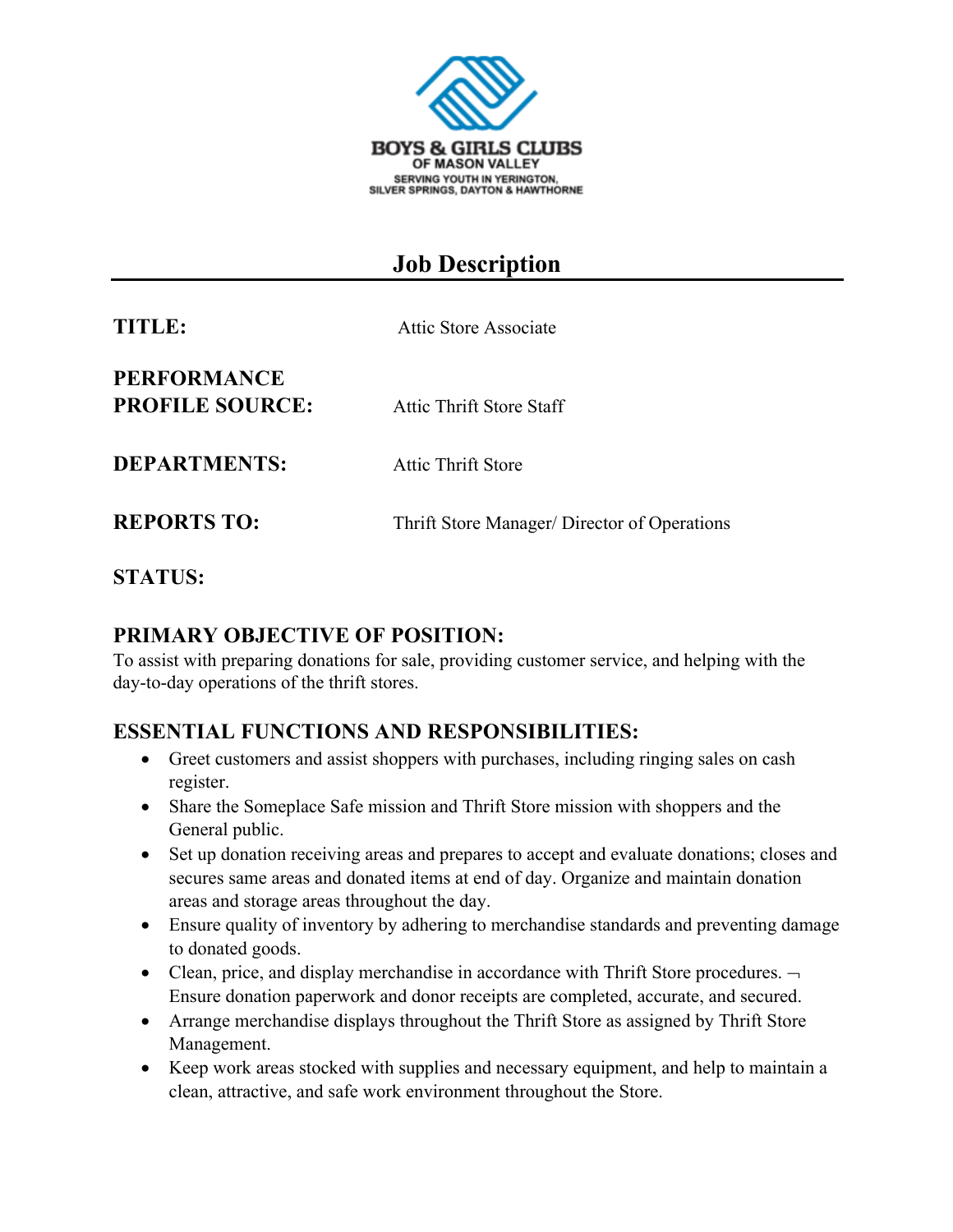- Participate in Store special events and sales as scheduled or assigned by Thrift Store Management.
- Perform other duties and assume additional responsibilities as directed by Thrift Store Management to ensure efficient operations.
- Adhere to policies and procedures of Someplace Safe and the Someplace Safe Thrift Store

### **OTHER RESPONSIBILITIES:**

Performs other duties and assumes additional responsibilities as directed by the supervisor/Leadership.

# **DESIRED MINIMUM QUALIFICATIONS:**

- Effective communication and customer service skills.
- Experience in a retail work setting, preferred. Knowledge of second-hand or thrift store operations helpful.
- Ability to work with a variety of people in a busy work environment.
- Must be organized and personable.
- Must be able to lift and carry donation items weighing up to 75 pounds with assistance. Must be able to sustain a full 8 hour day of standing, walking, lifting, and bending.
- Schedule requires ability to work some evenings and Saturdays.
- Background check upon hire.

#### **TOOLS AND EQUIPMENT USED**

Sales Associates will be trained on how to use the cash register, pricing equipment, and other store equipment, which may include use of personal computer (MS Office Suite), Gmail, and other office equipment including: 10 key calculators; printer; telephone; scanner; credit card processing; and copier.

# **SPECIAL REQUIREMENTS**

- Must possess and maintain a valid state driver's license and provide a copy to the Thrift Store Manager if operating the Thrift Store van.
- Must be able to lift and carry donation items weighing up to 75 pounds with assistance. Must be able to sustain a full 8-hour day of standing, walking, lifting, and bending.

#### **PHYSICAL DEMANDS AND WORK ENVIRONMENT**

- The physical demands and work environment described here are representative of those that must be met by an employee to successfully perform the essential functions of this position. Reasonable accommodations may be made to enable individuals with disabilities to perform the essential functions.
- While performing the duties of this job, the employee is frequently required to stand and talk or hear; use hands and fingers to handle, feel or operate objects, tools, or controls;